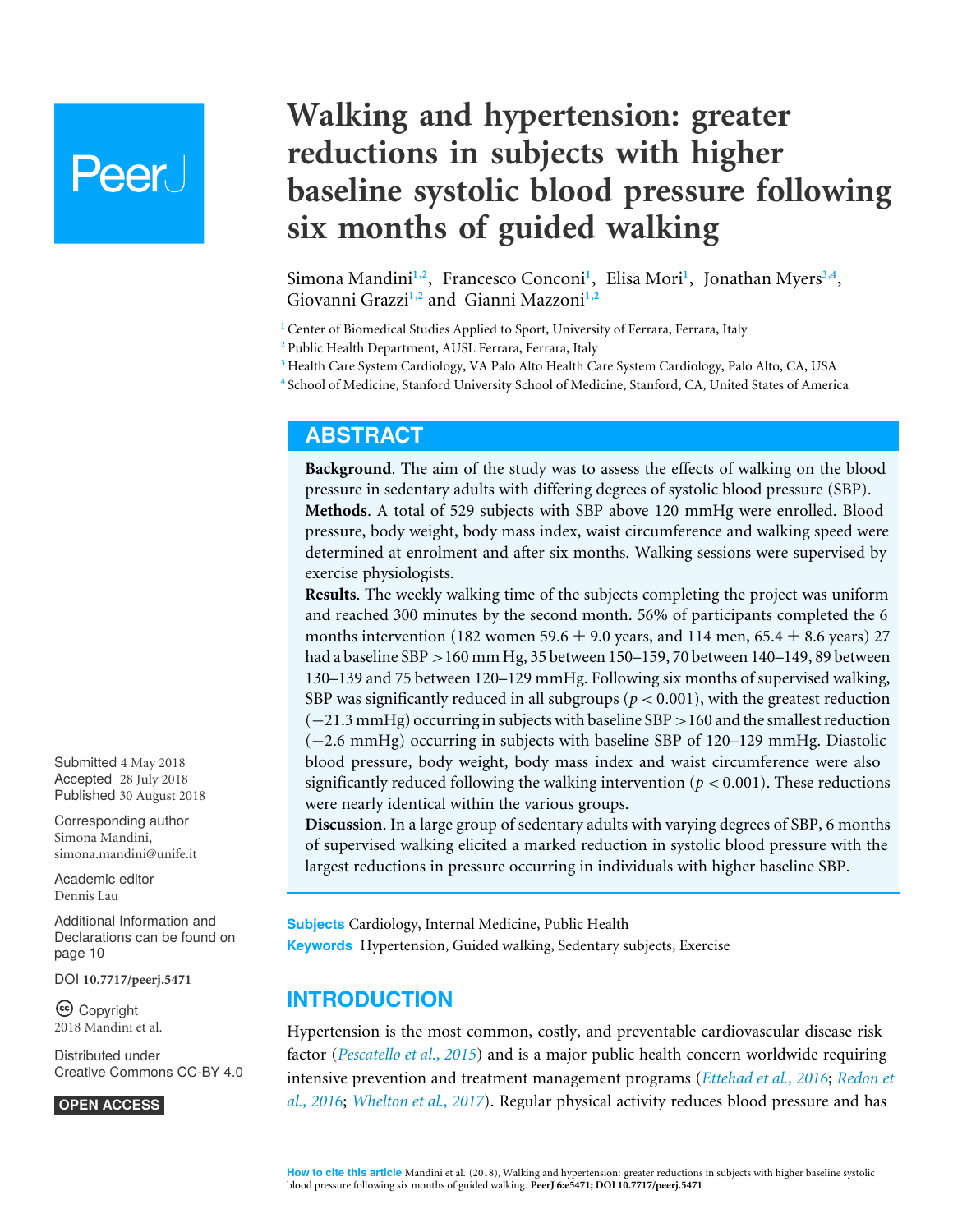been recommended by American and the European hypertension guidelines (*[Lemogoum](#page-10-1) [et al., 2003](#page-10-1)*; *[Corrao et al., 2011](#page-10-2)*). Recent meta-analyses have reported significant reductions in systolic and diastolic blood pressure among subjects who followed programs of regular walking (*[Murtagh et al., 2015](#page-11-2)*; *[Börjesson et al., 2016](#page-10-3)*). However, previous studies on the effects of aerobic exercise on blood pressure have in most cases included a mix of normotensive and hypertensive subjects (*[Murtagh et al., 2015](#page-11-2)*; *[Börjesson et al., 2016](#page-10-3)*). This has confounded the ability to analyze in detail the effect of physical activity on hypertension, given that blood pressure reductions appear to be more pronounced in subjects with more severe hypertension (*[Murtagh et al., 2015](#page-11-2)*; *[Börjesson et al., 2016](#page-10-3)*).

The 2017 AHA guidelines (*[Whelton et al., 2017](#page-12-0)*) state that hypertension begins at systolic blood pressure (SBP) >130 mmHg and SBP of 120–129 mmHg is now considered elevated blood pressure.

Taking into consideration these guidelines (*[Whelton et al., 2017](#page-12-0)*) and the significant reductions in systolic and diastolic blood pressure among subjects who followed programs of regular walking (*[Murtagh et al., 2015](#page-11-2)*; *[Börjesson et al., 2016](#page-10-3)*) our study has considered the effects of six months of guided walking on the blood pressure of 5 groups of subjects with baseline systolic pressure respectively between 120 and 130 mmHg, 130 and 140, 140 and 150, 150 and 160 and above 160 mmHg.

## **MATERIALS & METHODS**

## **Subject recruitment**

The study was advertised through local newspapers and emails sent to the employees of public organizations active in Ferrara, Italy. Adults and elderly subjects who declared a sedentary lifestyle were considered for the study. During the enrolment phase, face-to-face interviews with potential participants were conducted, during which the purpose and procedures of the study were explained. The Human Studies Committee of the University of Ferrara, number 22-13, approved the study. After obtaining an institutionally approved informed consent, in accordance with the Helsinki declaration, 529 subjects (327 women, 202 men) were enrolled over a 1-year period.

None of the patients enrolled presented with comorbidities that interfered with the exercise program of this study.

## **Subject evaluation**

Arterial blood pressure was determined in the seated position after three minutes of rest, using a validated automatic sphygmomanometer (Omron M3) and averaging the values of three successive determinations taken with two-minute intervals between each assessment. The instrument was calibrated each week. No physical activity was performed <3 hours prior to this evaluation. Subjects with a systolic blood pressure (SBP) >140 mmHg were admitted into the study upon authorization of their personal physician. Hypertensive therapies prescribed by family physicians were maintained and not modified during the intervention period. Height and weight were measured and body mass index (BMI) calculated accordingly. Waist circumference was measured using standard procedures (*[American College of Sports Medicine,](#page-9-1) [2004](#page-9-1)*).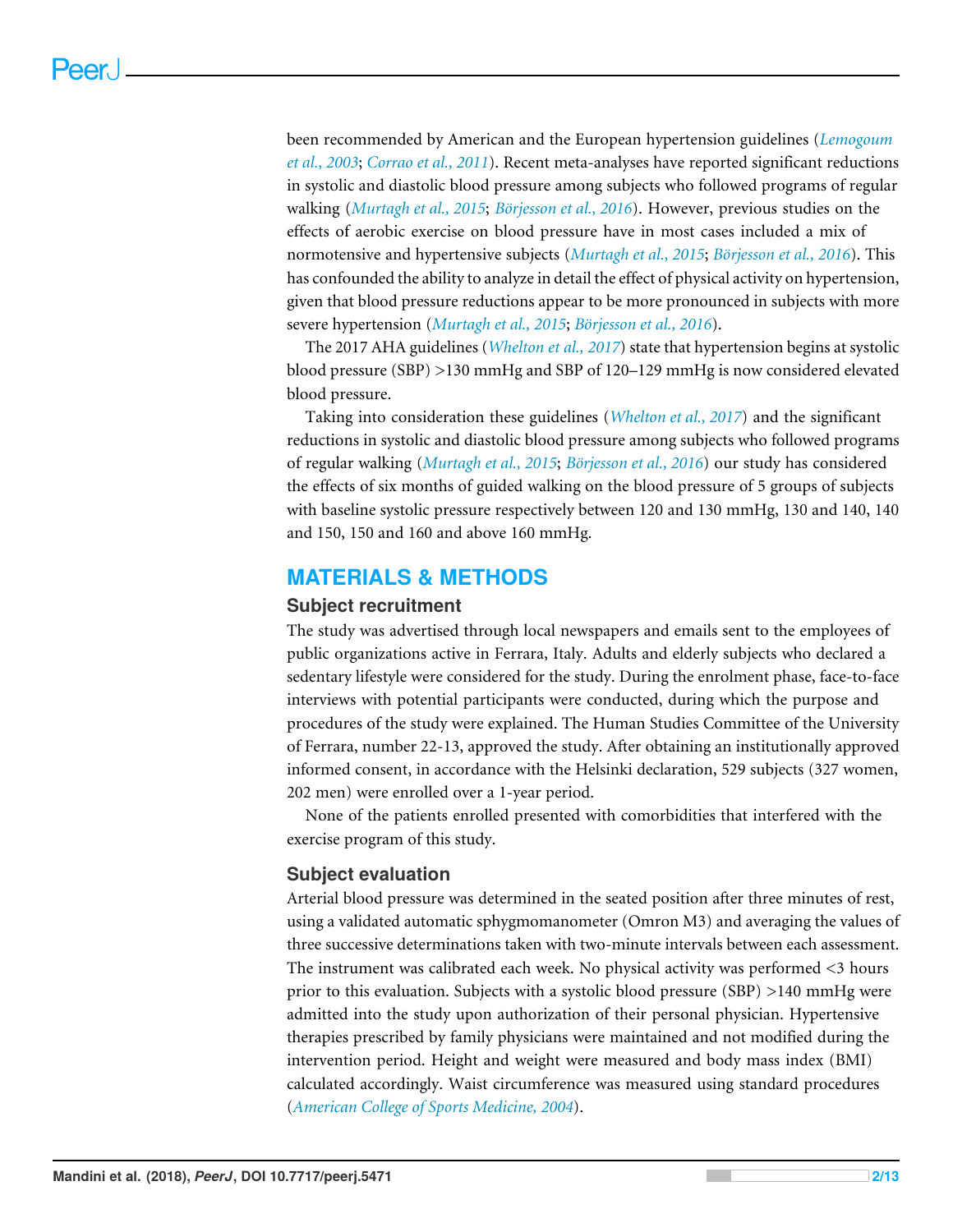Walking speed was derived from the time taken to walk 100 m on a flat course (*[Morice](#page-11-3) [& Smithies, 1984](#page-11-3)*; *[Rana, 2016](#page-11-4)*), at an intensity of 12–14 on the 6–20 Borg perceived exertion scale (*[Borg, 1982](#page-9-2)*), with five minutes of slow walking preceding the test (*[Grazzi et al.,](#page-10-4) [2017](#page-10-4)*). The Borg scale was used to guide the subjects during the test for measuring their walking speed. An image indicating scales of work intensity with numbers (6 to 20), colors and images was presented and explained to the participants and shown before, during and after the test.

## **Walking program**

Initially, subjects began with a minimum of 15 to 30 minutes of daily walking and were encouraged to walk as frequently as possible with one of the walking groups using individualized walking speed organized within the project. The walking groups were guided and supervised by exercise physiologists. Walking sessions were performed outdoors, always on flat ground.

Walking groups were active twice a day, from Monday through Friday, in addition to one walking session on Saturday morning. Based on the walking speed measured at enrolment, the participants were initially assigned to walking groups of ''slow'' (up to 4 km/h), ''medium'' (4–5 km/h) or ''fast'' speeds (above 5 km/h). The participants walked five to six days a week, mainly within the walking groups. Walking speed and walking time were increased progressively. The increments of walking speed and duration were not forced but chosen spontaneously by the participants. The daily walking duration for each group increased to 50–70 minutes within two months and was maintained for the following four months. The weekly walking time was uniform and reached 300 minutes by the second month.

## **Subject counselling**

To motivate subjects and enhance compliance, a booklet on the importance of regular physical activity was distributed with suggestions on walking duration and intensity. To increase the sense of belonging to the project the participants were invited to monthly meetings on topics regarding the advantages of habitual physical activity and a healthy lifestyle.

## **Post intervention assessments**

Systolic and diastolic blood pressure, height, weight, BMI, waist circumference and walking speed were re-determined after six months.

## **Statistical analysis**

The assessed variables (systolic blood pressure, diastolic blood pressure, weight, BMI, waist circumference and walking speed) are expressed as mean  $\pm$  standard deviation.

The Kolmogorov–Smirnov test was used to assess the normal distribution of all data.

Gaussian Curves were calculated to express the distribution of systolic pressure values at enrolment and after six months of walking in seven groups stratified by of different levels of baseline SBP. Differences between values measured before and at the end of the program were analyzed using paired samples Student's t-tests. ANOVA analysis were used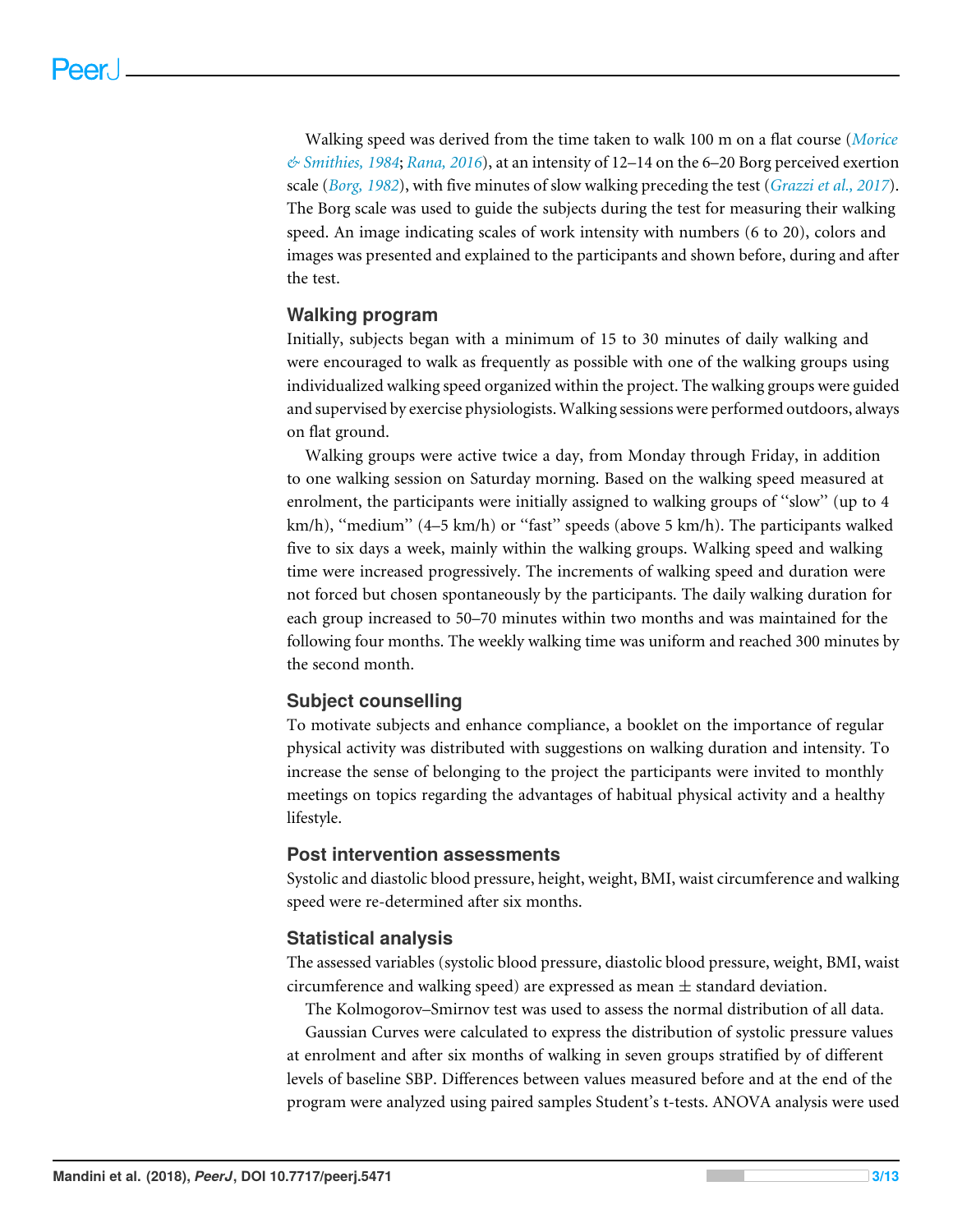|                                       | n  | Age<br>(years) | Systolic blood pressure<br>(mmHg) |                 |     |                 | Diastolic blood pressure<br>(mmHg) |                |    |                |
|---------------------------------------|----|----------------|-----------------------------------|-----------------|-----|-----------------|------------------------------------|----------------|----|----------------|
|                                       |    |                | <b>Baseline</b>                   | Six months      | p   | Δ               | <b>Baseline</b>                    | Six months     | p  | Δ              |
| Group 1<br>$(>160$ mmHg)              | 27 | $66.2 \pm 8.8$ | $164.7 \pm 7.5$                   | $143.3 \pm 8.5$ | *** | $-21.3 \pm 9.4$ | $88.4 \pm 9.9$                     | $81.1 \pm 4.9$ | ** | $-7.3 \pm 8.3$ |
| Group 2<br>$(150 - 159 \text{ mmHg})$ | 35 | $67.4 \pm 5.6$ | $152.1 \pm 2.9$                   | $140.3 \pm 6.4$ | 米米  | $-11.8 \pm 6.9$ | $81.9 \pm 8.5$                     | $79.0 \pm 6.6$ | ** | $-2.9 \pm 7.3$ |
| Group 3<br>$(140-149 \text{ mmHg})$   | 70 | $64.3 \pm 8.5$ | $141.9 \pm 2.5$                   | $134.4 \pm 6.4$ | *** | $-7.5 \pm 6.2$  | $78.5 \pm 8.8$                     | $76.6 \pm 5.2$ |    | $-1.9 \pm 7.7$ |
| Group 4<br>$(130-139 \text{ mmHg})$   | 89 | $61.2 \pm 8.1$ | $131.9 \pm 2.5$                   | $126.6 \pm 5.0$ | *** | $-5.3 \pm 5.4$  | $76.7 \pm 7.8$                     | $74.5 \pm 6.4$ | ** | $-2.2 \pm 8.7$ |
| Group 5<br>$(120 - 129 \text{ mmHg})$ | 75 | $59.3 \pm 9.7$ | $122.7 \pm 2.9$                   | $120.1 \pm 4.3$ | *** | $-2.6 \pm 4.3$  | $75.1 \pm 6.5$                     | $72.7 \pm 5.7$ | ** | $-2.4 \pm 5.8$ |

<span id="page-3-3"></span>**Table 1 Systolic and diastolic blood pressure at baseline and after six months in five groups stratified by initial systolic blood pressure.**

#### <span id="page-3-2"></span>**Notes.**

<span id="page-3-1"></span> $*P < 0.05$ .  $*$ <sup>\*</sup> $P$  < 0.001.

<span id="page-3-0"></span> $***^*P < 0.0001$ .

to compare the  $\Delta$  change of the systolic blood pressure between sub-groups and to verify differences in body weight at baseline between each of the five group considered. The Bonferroni method was used for *post hoc* tests. The influence of age, weight, BMI, waist circumference and walking speed on SBP was analyzed by multivariate analysis. Differences were considered to be significant at the *P* < 0.05 level.

## **RESULTS**

A total of 296 (182 women 59.6  $\pm$  9.0 years, and 114 men, 65.4  $\pm$  8.6 years) subjects with baseline SBP above 120 mmHg completed the six month walking program.

No one experienced an adverse event during the study. The weekly walking time of the subjects completing the project was uniform and reached 300 minutes by the second month.

There were 119 subjects taking antihypertensive drugs; fifty-eight had a baseline SBP >140 mmHg; thirty had an SBP value between 130–139 mmHg; fifteen had an SBP between 120–129 mmHg. Anti-hypertension therapies were not modified during the study period.

There were 233 dropouts (168 women, 56.7  $\pm$  11.7 years and 65 men, 65.3  $\pm$  9.8 years). Most left the project within three months after enrolment for insufficient motivation, difficulties in scheduling, change of address and for other unknown reasons.

## **Blood pressure changes relative to baseline systolic blood pressure**

To analyze specifically the effects of walking on the blood pressure of the 296 subjects with elevated SBP finishing the project they were subdivided into five subgroups with baseline SBP >160 mmHg, between 150–159, between 140–149, between 130–139 and between 120–129 mmHg.

The values of systolic and diastolic blood pressure obtained after six month of walking in each of these subgroups are shown in [Table 1.](#page-3-3)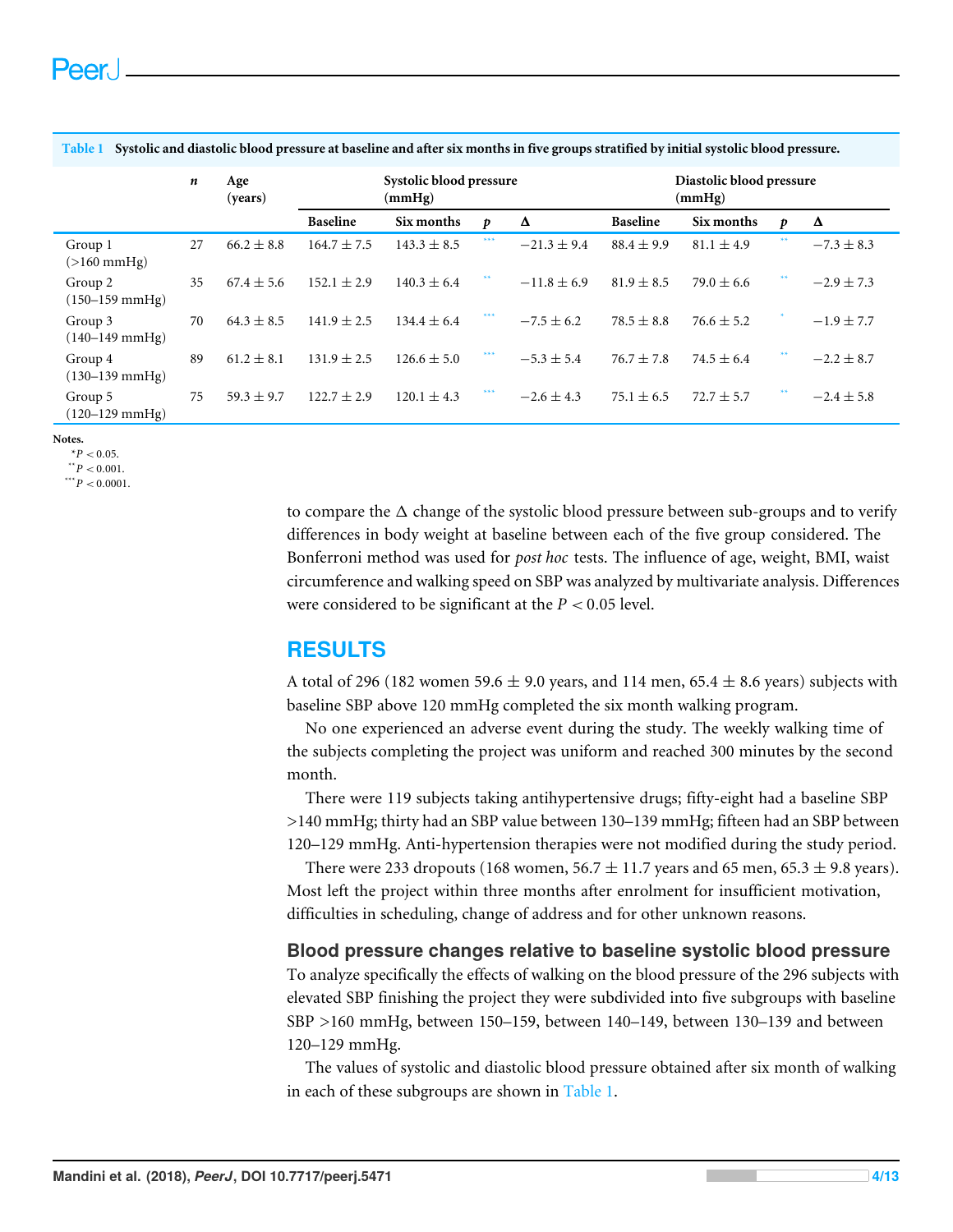SBP decreased significantly in each of the five subgroups, with lowering of  $-21.3$  mmHg in the group of subjects with baseline values  $>160$ ,  $-11.8$  in the group 150–159,  $-7.5$  in the group 140–149, −5.3 in the group 130–139 and −2.6 in the group 120–129 mmHg.

These reductions are also evident when analyzing the Gaussian curves of the SBP at baseline and after six months of walking in the five subgroups considered [\(Fig. 1\)](#page-5-0). The relationship between decrease in SBP and the corresponding baseline value [\(Fig. 2\)](#page-6-0) is described by a polynomial equation with *R* <sup>2</sup> of 0.98. This relationship was similar and equally significant when the data obtained in males ( $R^2 = 0.97$ ) and in females ( $R^2 = 0.99$ ) were analyzed separately (data not shown).

Diastolic blood pressure was also significantly reduced following six months of walking in all subgroups [\(Table 1\)](#page-3-3). The decrease is more pronounced in the subjects with systolic pressure >160 mmHg and relatively uniform in the other four subgroups. The variations of  $\Delta$  SBP between each of the five subgroups and their statistical significance are reported in [Table 2.](#page-7-0)

## **Anthropometric variables and walking speed modifications in the five subgroups with different baseline systolic blood pressure**

[Table 3](#page-7-1) shows body weight, body mass index and waist circumference in the five subgroups considered at baseline and after six months. At baseline these variables were higher in the subjects of the subgroups with elevated SBP and progressively lower in the subgroups with lower SBP. No statistical differences was seen for the anthropometric variables considered within the five subgroups except for body weight which was higher in subgroup 3 relative to subgroup 4 ( $p = 0.006$ ); in waist circumference which was higher in subgroup 1 relative subgroup 5 ( $p = 0.01$ ) and for BMI which was higher in subgroup 2 and 3 relative subgroup  $5 (p = 0.04)$ . Following 6 months of supervised walking, body weight, body mass index and waist circumference decreased significantly in all subgroups. The reductions of the values of these anthropometric variables are relatively uniform and not correlated with the decrements of SBP [\(Table 3\)](#page-7-1). Finally, walking speed increased significantly in all subgroups [\(Table 4\)](#page-8-0).

## **DISCUSSION**

The main finding of the current study is that 6 months of supervised walking elicits significant reduction in SBP in a large group of sedentary adults with varying degrees of SBP. The six months walking program requiring a minimum of five workouts/week was rather demanding. This in part justifies the large number of dropouts.

The six months walking program completed by the sedentary subjects enrolled in the study has been followed by highly significant reductions of body weight, BMI and waist circumference.

These reductions, observed in the vast majority of the participants, are attributable to the extra calories expenditures requested by the walking program. Similar results were obtained in several studies carried out in sedentary non-hypertensive subjects (*[Murtagh](#page-11-2) [et al., 2015](#page-11-2)*; *[Börjesson et al., 2016](#page-10-3)*). The increase in walking speed, observed in almost all finishers, indicates favorable functional and cardiovascular adaptations following the six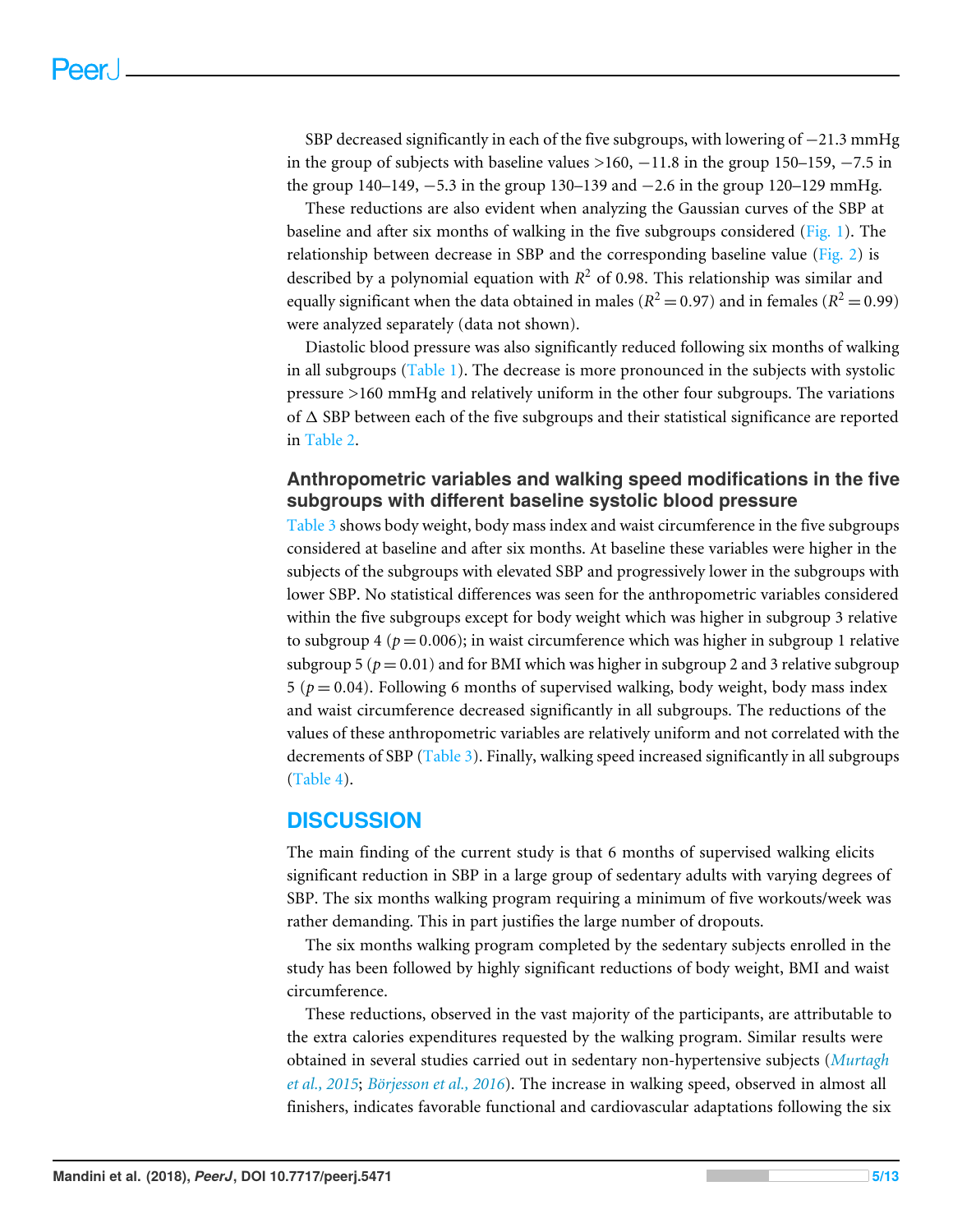<span id="page-5-0"></span>



**Full-size [DOI: 10.7717/peerj.5471/fig-1](https://doi.org/10.7717/peerj.5471/fig-1)**

months of almost daily physical activity. It is well noted that the reduction of body weight, BMI and waist circumference and the improvement of walking speed driven by regular physical activity are associated with reduction in cardiovascular risk (*[Ross et al., 2016](#page-11-5)*). This is also shown in our study in which the other relevant cardiovascular risk factor, hypertension, is reduced.

One new finding is that the anti- hypertension effect is more pronounced in the subjects with baseline-elevated blood pressure. The SBP reduction varied from  $-21.3 \pm 9.4$  in the group with SBP >160 mmHg to  $-2.6 \pm 4.3$  in the subgroup with SBP between 120–129 mmHg. This observation is also evident from the Gaussian curves comparing the baseline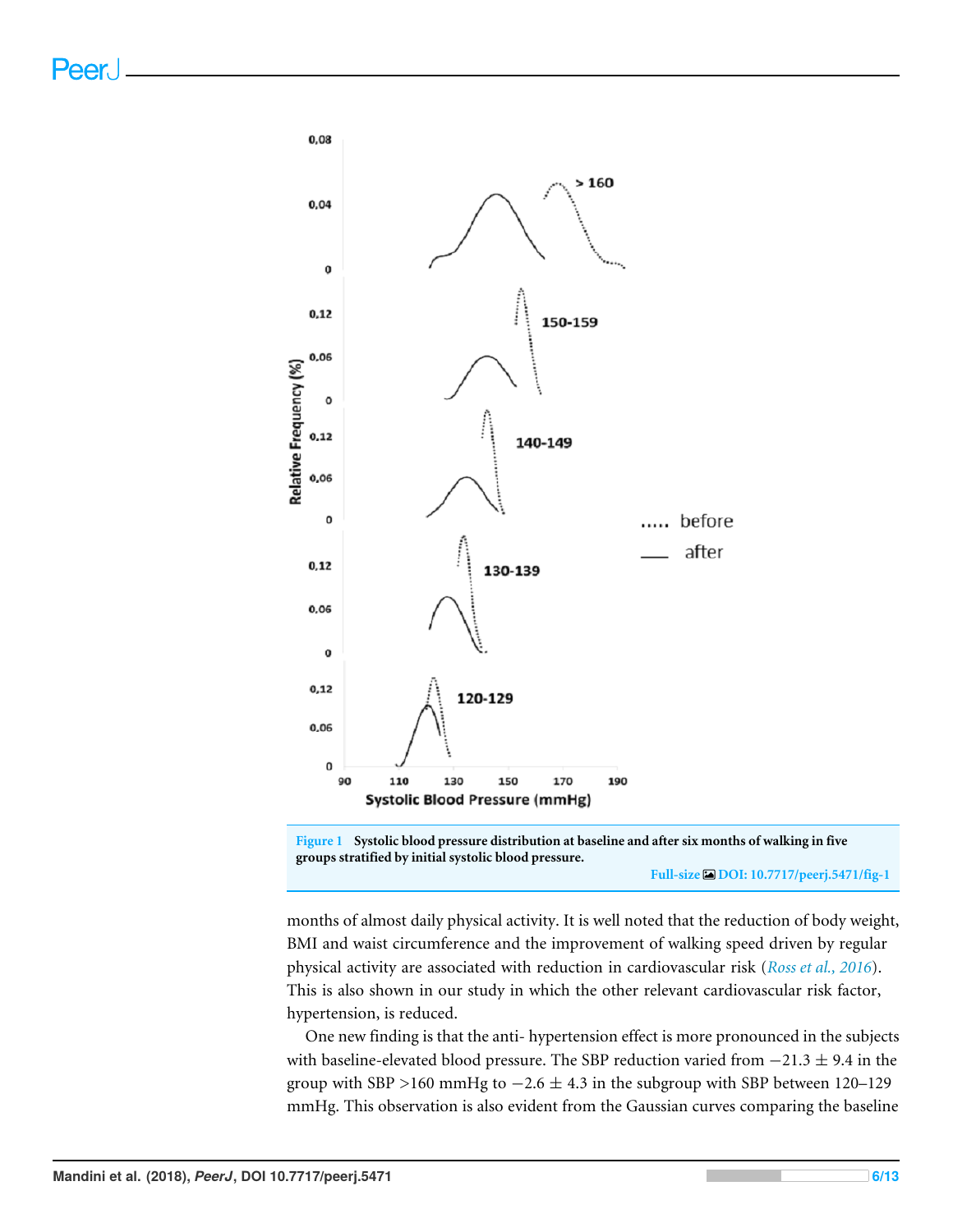<span id="page-6-0"></span>



**Full-size [DOI: 10.7717/peerj.5471/fig-2](https://doi.org/10.7717/peerj.5471/fig-2)**

SBP before and after 6 months in the five subgroups considered. The highly significant polynomial equation describing the relationship between SBP at baseline and its decrease after six months further emphasizes that in hypertensive sedentary subjects the greater the baseline SBP the greater its decrease after six months of walking. The reasons why the blood pressure lowering effect is much greater in the higher SBP subgroups is not explained by different body weight, waist circumference and walking speed since these values at baseline are uniform in the subgroups considered.

The blood pressure lowering effect of the walking program is not related to the decreases in body weight, body mass index or waist circumference, which are uniformly reduced between the subgroups with varying degrees of SBP. The improvements in walking speed (+0.6 km/h) are also evenly distributed among the subgroups and are not significantly related to decreases in SBP. In addition, the changes in SBP cannot be attributed to a therapeutic intervention since, during the six-month project, blood pressure therapy was not modified.

As documented by *[Palatini et al. \(2011\)](#page-11-6)*, incremental increases in SBP generally occur progressively with aging and the widely used cut-off of 140 mmHg is often exceeded, leading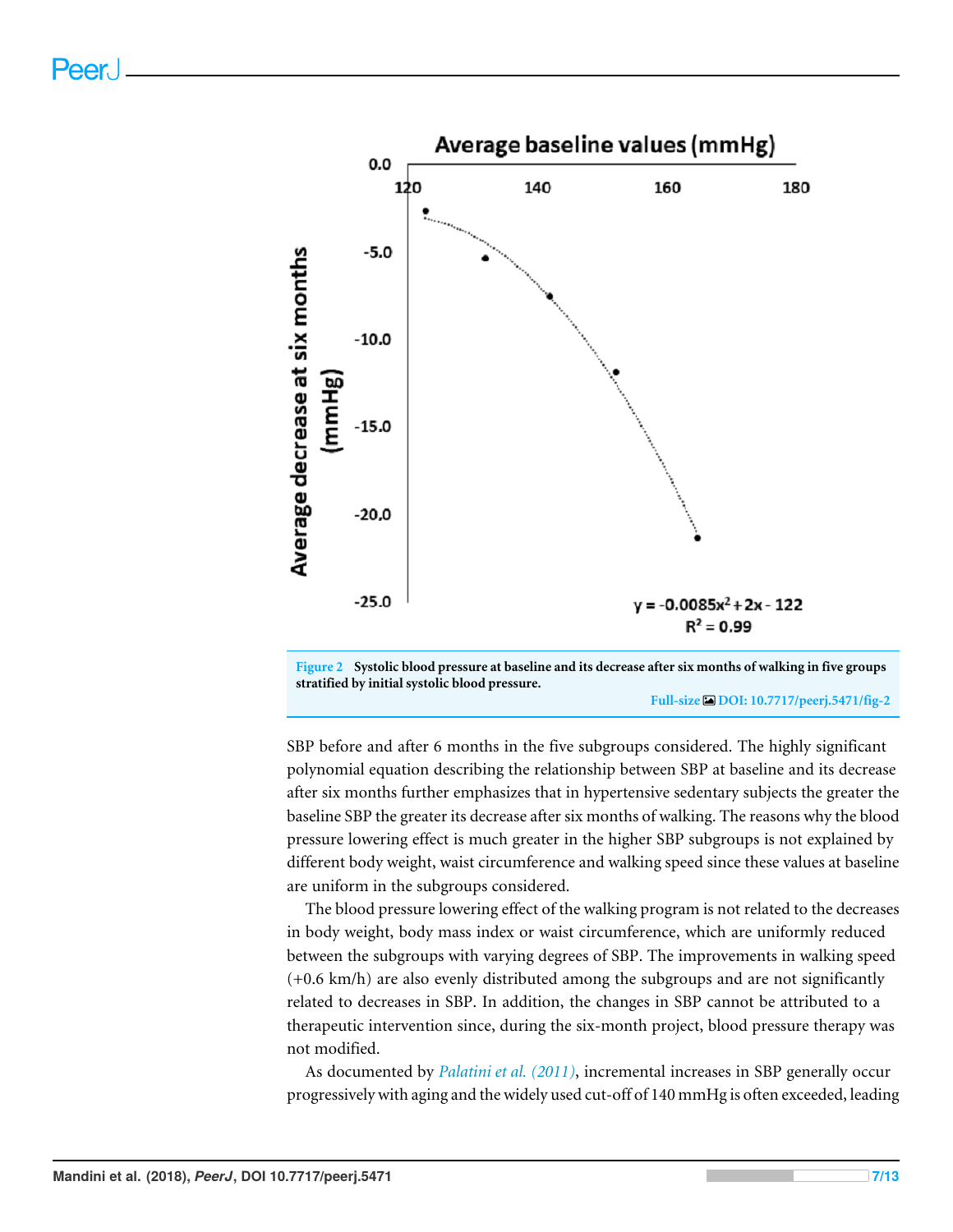| $\triangle$ SBP<br>(mmHg) |         |                | Group comparison of the<br>difference in decrease of SBP |           | Standard<br>Error | p        | 95% CI                 |
|---------------------------|---------|----------------|----------------------------------------------------------|-----------|-------------------|----------|------------------------|
| Group 1                   | Group 1 | V <sub>s</sub> | Group 2                                                  | $-9.926$  | 2.400             | 0.0033   | $-17.287$ to $-2.565$  |
| $-21.3 \pm 9.4$           |         | V <sub>s</sub> | Group 3                                                  | $-14.222$ | 1.977             | < 0.0001 | $-20.284$ to $-8.160$  |
|                           |         | V <sub>s</sub> | Group 4                                                  | $-14.222$ | 2.370             | < 0.0001 | $-21.490$ to $-6.954$  |
|                           |         | V <sub>s</sub> | Group 5                                                  | $-17.704$ | 1.966             | < 0.0001 | $-23.734$ to $-11.674$ |
| Group 2                   | Group 2 | V <sub>s</sub> | Group 3                                                  | $-4.296$  | 1.646             | 0.1481   | $-9.344$ to 0.751      |
| $-11.8 \pm 6.9$           |         | V <sub>s</sub> | Group 4                                                  | $-4.296$  | 1.645             | 0.1477   | $-9.341$ to 0.749      |
|                           |         | V <sub>s</sub> | Group 5                                                  | $-7.778$  | 1.802             | 0.0020   | $-13.306$ to $-2.250$  |
| Group 3                   | Group 3 | Vs             | Group 4                                                  | 0.000     | 1.290             | 1.0000   | $-3.956$ to 3.956      |
| $-7.5 \pm 6.2$            |         | V <sub>s</sub> | Group 5                                                  | $-3.481$  | 1.358             | 0.1649   | $-7.647$ to 0.684      |
| Group 4                   | Group 4 | Vs             | Group 5                                                  | $-3.481$  | 1.528             | 0.3114   | $-8.167$ to 1.204      |
| $-5.3 \pm 5.4$            |         |                |                                                          |           |                   |          |                        |
| Group 5                   |         |                |                                                          |           |                   |          |                        |
| $-2.6 \pm 4.3$            |         |                |                                                          |           |                   |          |                        |

#### <span id="page-7-0"></span>**Table 2 Comparisons of the decrease in systolic blood pressure (SBP) at six months between groups.**

<span id="page-7-1"></span>**Table 3 Average values for Body weight, Body Mass Index and Waist circumference at baseline and after six months in the five groups stratified by initial systolic blood pressure.**

|                                       | Body weight (kg) |            |                  |        | Body mass index $(kg/m2)$ |                      |     | Waist circumference (cm) |                 |                      |     |        |
|---------------------------------------|------------------|------------|------------------|--------|---------------------------|----------------------|-----|--------------------------|-----------------|----------------------|-----|--------|
|                                       | <b>Baseline</b>  | Six months | $\boldsymbol{p}$ | Δ      | <b>Baseline</b>           | <b>Six</b><br>months | p   | Δ                        | <b>Baseline</b> | <b>Six</b><br>months | p   | Δ      |
| Group 1<br>$(>160$ mmHg)              | 83.3             | 80.0       | ***              | $-3.3$ | 28.8                      | 27.7                 | *** | $-1.1$                   | 103.3           | 99.7                 | *** | $-3.6$ |
| Group 2<br>$(150 - 159 \text{ mmHg})$ | 82.9             | 80.1       | **               | $-2.8$ | 29.3                      | 28.4                 | **  | $-0.9$                   | 103.0           | 99.8                 | *** | $-3.3$ |
| Group 3<br>$(140 - 149 \text{ mmHg})$ | 77.8             | 75.8       | ***              | $-2.0$ | 27.6                      | 26.9                 | *** | $-0.7$                   | 97.7            | 95.8                 | *** | $-1.9$ |
| Group 4<br>$(130 - 139 \text{ mmHg})$ | 74.1             | 71.7       | ***              | $-2.3$ | 27.5                      | 26.7                 | *** | $-0.9$                   | 96.0            | 92.4                 | *** | $-3.5$ |
| Group 5<br>$(120 - 129$ mmHg)         | 69.4             | 67.8       | ***              | $-1.6$ | 25.4                      | 24.8                 | *** | $-0.6$                   | 90.3            | 88                   | *** | $-2.3$ |

<span id="page-7-3"></span>**Notes.**

 $*$ <sup>\*</sup> $P$  < 0.001.

<span id="page-7-2"></span> $***$ <sup>\*\*\*</sup>*P* < 0.0001.

to a high prevalence of hypertension in older subjects. In our hypertensive cohort of >60 years old individuals, 6 months of guided walking was effective in counteracting these age-related increases in SBP. The walking-dependent decrease of SBP we observed may be explained by several possible mechanisms. Prolonged walking may reduce sympathetic activity, increase vagal tone, or both, leading to a reduction in peripheral resistance (*[Börjesson et al., 2016](#page-10-3)*). Regular physical activity may reduce norepinephrine levels by about 30% (*[Fagard & Cornelissen, 2007](#page-10-5)*), and this reduction may parallel reductions in blood pressure (*[Mancia et al., 2013](#page-10-6)*; *[Duncan et al., 1985](#page-10-7)*). Another blood pressure lowering effect of physical activity is the release of vasodilating substances such as endorphins (*[Thorén et al., 1990](#page-12-1)*) and reduced insulin resistance secondary to physical activity may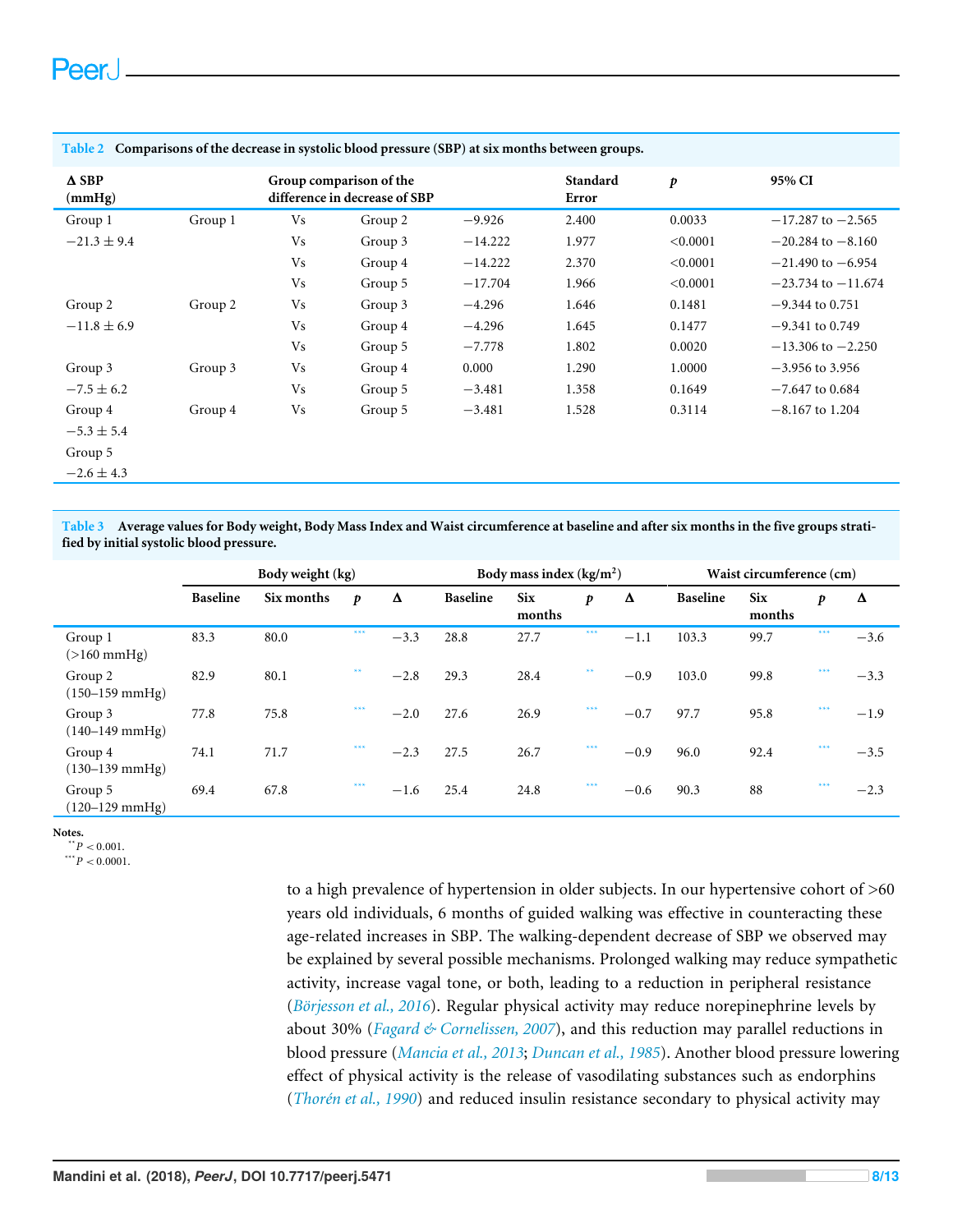|                                 |                 | Walking speed (km/h) |     |     |  |  |  |  |  |
|---------------------------------|-----------------|----------------------|-----|-----|--|--|--|--|--|
|                                 | <b>Baseline</b> | 6 months             | p   | Δ   |  |  |  |  |  |
| Group $1$ ( $>160$ mmHg)        | $5.6 \pm 0.8$   | $6.4 \pm 0.9$        | *** | 0.8 |  |  |  |  |  |
| Group $2(150-159 \text{ mmHg})$ | $5.4 \pm 0.7$   | $6.0 \pm 0.7$        | *** | 0.6 |  |  |  |  |  |
| Group $3(140-149 \text{ mmHg})$ | $5.6 \pm 0.7$   | $6.3 \pm 0.6$        | *** | 0.7 |  |  |  |  |  |
| Group $4(130-139 \text{ mmHg})$ | $5.6 \pm 0.7$   | $6.4 \pm 0.7$        | *** | 0.8 |  |  |  |  |  |
| Group 5 (120–129 mmHg)          | $5.7 \pm 0.7$   | $6.4 \pm 0.5$        | *** | 0.7 |  |  |  |  |  |

<span id="page-8-0"></span>**Table 4 Average values for walking speed at baseline and after six months in the five groups stratified by initial systolic blood pressure.**

<span id="page-8-1"></span>**Notes.**  $***^*P < 0.0001$ .

also play a role (*[Rinder et al., 2004](#page-11-7)*). The blood pressure lowering effect could also be mediated by effects on kidney function (*[Kenney & Zambraski, 1984](#page-10-8)*) through the reduction of plasma-renin levels (*[Mancia et al., 2013](#page-10-6)*). Finally, a slight reduction in blood pressure could also be achieved through the effect of exercise on other risk factors, such as body weight and waist circumference (*[Frisoli et al., 2011](#page-10-9)*; *[Horvath et al., 2008](#page-10-10)*).

Habitual walking can therefore safely and effectively contribute to the blood pressure lowering in hypertensive subjects without exposing the patients to potential adverse effects of drug therapy.

Given the fact that moderate physical activity such as walking effectively lowers blood pressure and is associated with numerous other health benefits, guided walking programs should be included as standard adjunctive therapy for hypertension. Since walking groups are effective and safe, with a good adherence and wide-ranging health benefits, they should adopted as part of public health policy (*[Hanson & Jones, 2015](#page-10-11)*).

## **Limitation of the study**

Previous randomized control studies have shown clearly that in control inactive subjects the variables considered, including systolic blood pressure, are not modified (*[Murtagh et](#page-11-2) [al., 2015](#page-11-2)*; *[Börjesson et al., 2016](#page-10-3)*). For this reason, we chose to not include a control group and instead opted to include all subjects in the walking intervention.

## **CONCLUSIONS**

Six months of supervised walking in sedentary adults with high blood pressure is effective in reducing both systolic and diastolic blood pressures, with effects particularly evident in those with more severe hypertension.

## **Abbreviations**

| difference between blood pressure at baseline and after six months of walking |
|-------------------------------------------------------------------------------|
|                                                                               |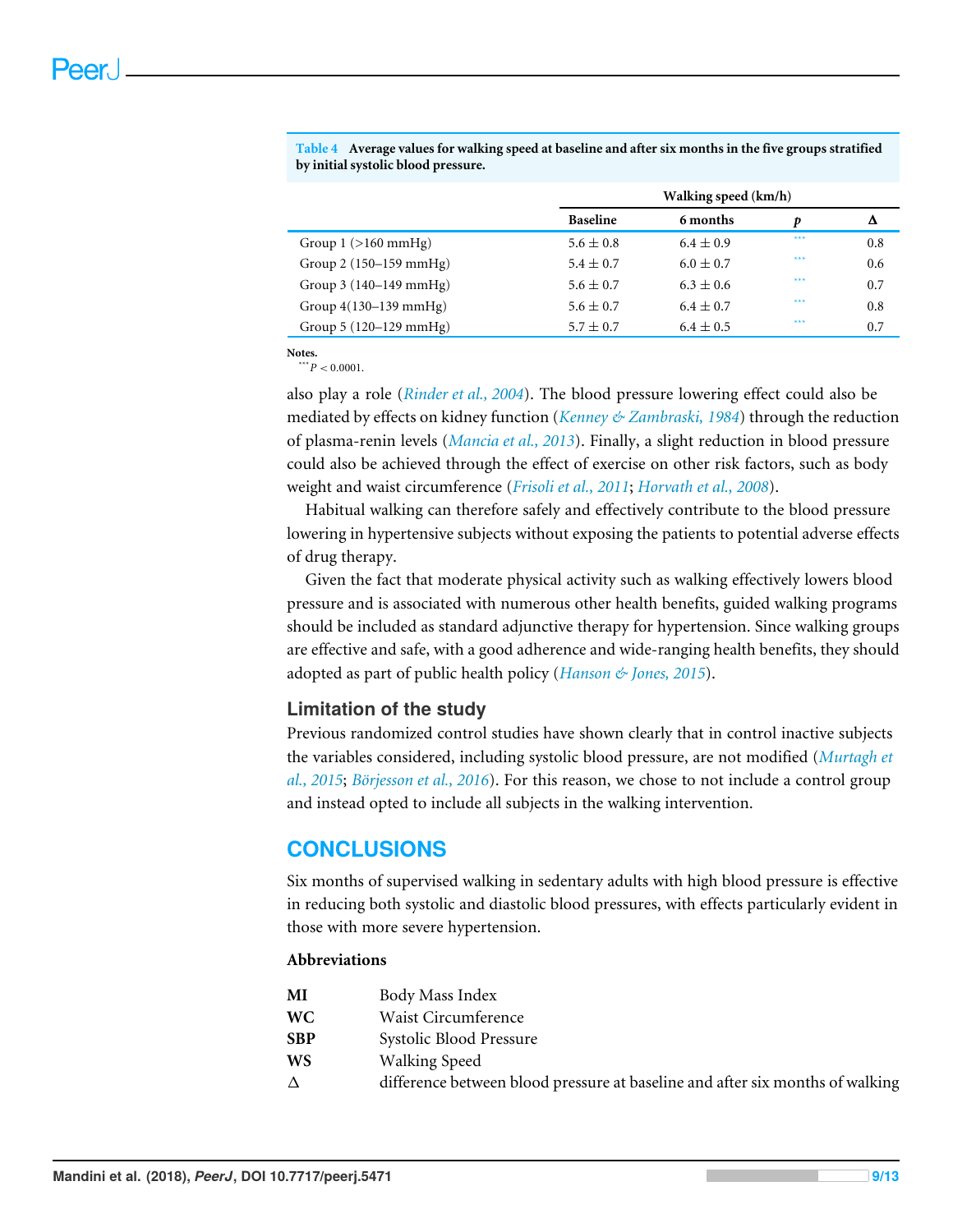## <span id="page-9-0"></span>**ADDITIONAL INFORMATION AND DECLARATIONS**

## **Funding**

The study was supported by the Italian Ministry of Education and Scientific Research and the Ministry of Sport. The funders had no role in study design, data collection and analysis, decision to publish, or preparation of the manuscript.

## **Grant Disclosures**

The following grant information was disclosed by the authors: Italian Ministry of Education and Scientific Research. Ministry of Sport.

## **Competing Interests**

The authors declare there are no competing interests.

## **Author Contributions**

- [Simona Mandini](#page-0-4) and [Francesco Conconi](#page-0-5) conceived and designed the experiments, performed the experiments, analyzed the data, prepared figures and/or tables, authored or reviewed drafts of the paper, approved the final draft.
- [Elisa Mori](#page-0-6) performed the experiments, analyzed the data, prepared figures and/or tables, approved the final draft.
- [Jonathan Myers](#page-0-7) and [Giovanni Grazzi](#page-0-8) approved the final draft.
- [Gianni Mazzoni](#page-0-9) authored or reviewed drafts of the paper, approved the final draft.

## **Human Ethics**

The following information was supplied relating to ethical approvals (i.e., approving body and any reference numbers):

The Human Studies Committee of the University of Ferrara, number 22-13, approved the study.

## **Data Availability**

The following information was supplied regarding data availability: The database is included as [Supplemental Information 1.](http://dx.doi.org/10.7717/peerj.5471#supp-1)

## **Supplemental Information**

Supplemental information for this article can be found online at [http://dx.doi.org/10.7717/](http://dx.doi.org/10.7717/peerj.5471#supplemental-information) [peerj.5471#supplemental-information.](http://dx.doi.org/10.7717/peerj.5471#supplemental-information)

## **REFERENCES**

### <span id="page-9-1"></span>**American College of Sports Medicine. 2004.** *ACSM's health-related physical fitness*

*assessment manual*. Fourth edition. Philadelphia: Lippincott, Williams and Wilkins, 27.

<span id="page-9-2"></span>**Borg GA. 1982.** Psychophysical bases of perceived exertion. *Medicine and Science in Sports and Exercise* **14(5)**:377–381.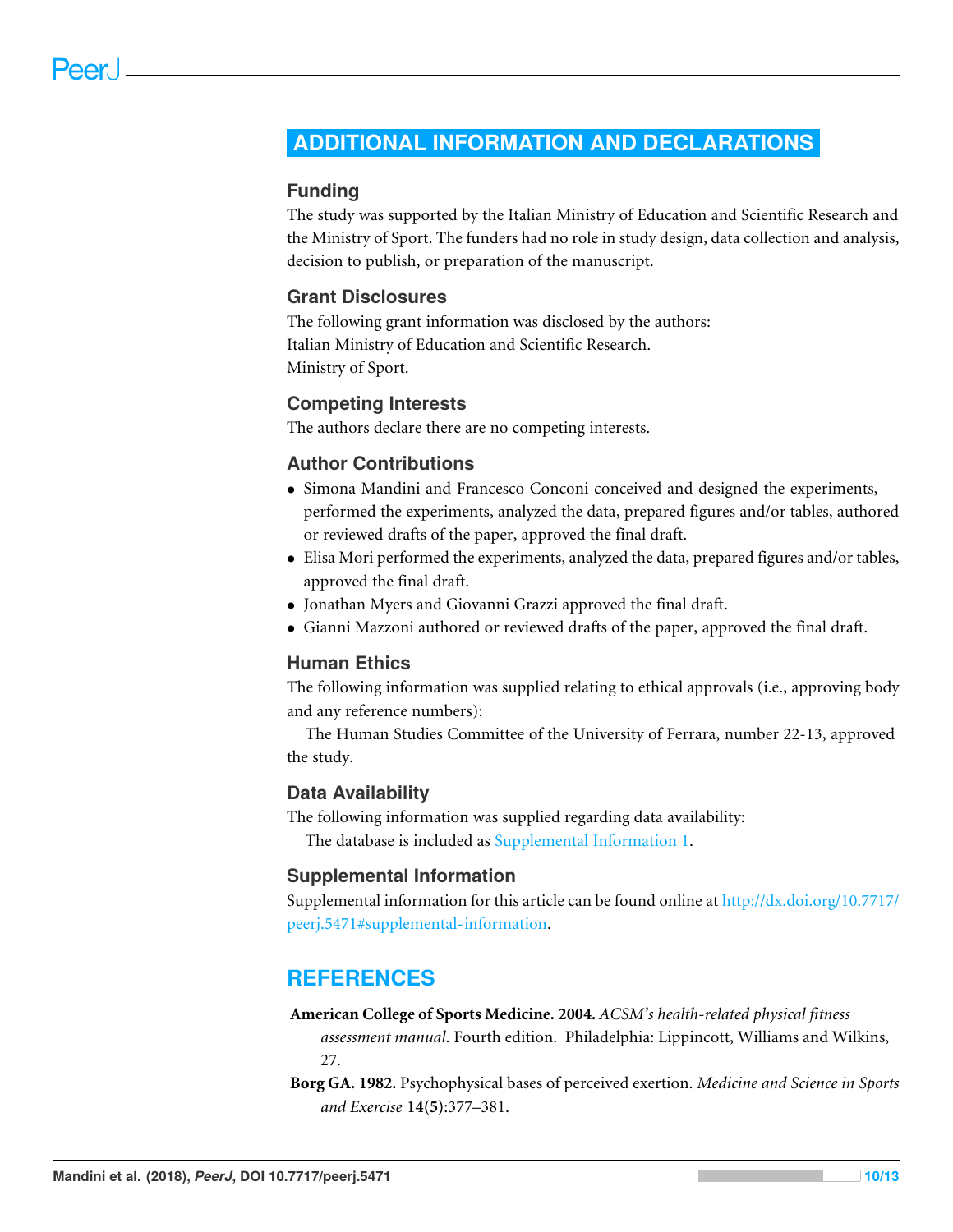- <span id="page-10-3"></span>**Börjesson M, Onerup A, Lundqvist S, Dahlöf B. 2016.** Physical activity and exercise lower blood pressure in individuals with hypertension: narrative review of 27 RCTs. *British Journal of Sports Medicine* **50(6)**:356–361 [DOI 10.1136/bjsports-2015-095786.](http://dx.doi.org/10.1136/bjsports-2015-095786)
- <span id="page-10-2"></span>**Corrao G, Parodi A, Nicotra F, Zambon A, Merlino L, Cesana G, Mancia G. 2011.** Better compliance to antihypertensive medications reduces cardiovascular risk. *Journal of Hypertension* **29(3)**:610–618 [DOI 10.1097/HJH.0b013e328342ca97.](http://dx.doi.org/10.1097/HJH.0b013e328342ca97)
- <span id="page-10-7"></span>**Duncan JJ, Farr JE, Upton SJ, Hagan RD, Oglesby ME, Blair SN. 1985.** The effects of aerobic exercise on plasma catecholamines and blood pressure in patients with mild essential hypertension. *Journal of the American Medical Association* **254(18)**:2609–2613 [DOI 10.1001/jama.1985.03360180113036.](http://dx.doi.org/10.1001/jama.1985.03360180113036)
- <span id="page-10-0"></span>**Ettehad D, Emdin CA, Kiran A, Anderson SG, Callender T, Emberson J, Chalmers J, Rodgers A, Rahimi K. 2016.** Blood pressure lowering for prevention of cardiovascular disease and death: a systematic review and meta-analysis. *Lancet* **387(10022)**:957–967 [DOI 10.1016/S0140-6736\(15\)01225-8.](http://dx.doi.org/10.1016/S0140-6736(15)01225-8)
- <span id="page-10-5"></span>**Fagard RH, Cornelissen VA. 2007.** Effect of exercise on blood pressure control in hypertensive patients. *European Journal of Cardiovascular Prevention & Rehabilitation* **14(1)**:12–17

[DOI 10.1097/HJR.0b013e3280128bbb.](http://dx.doi.org/10.1097/HJR.0b013e3280128bbb)

- <span id="page-10-9"></span>**Frisoli TM, Schmieder RE, Grodzicki T, Messerli FH. 2011.** Beyond salt: lifestyle modifications and blood pressure. *European Heart Journal* **32(24)**:3081–3087 [DOI 10.1093/eurheartj/ehr379.](http://dx.doi.org/10.1093/eurheartj/ehr379)
- <span id="page-10-4"></span>**Grazzi G, Chiaranda G, Myers J, Pasanisi G, Lordi R, Conconi F, Mazzoni G. 2017.** Outdoor reproducibility of a 1-km treadmill walking test to predict peak oxygen uptake in cardiac patients. *J Cardiopulm Rehabil Prev* **37(5)**:347–349 [DOI 10.1097/HCR.0000000000000266.](http://dx.doi.org/10.1097/HCR.0000000000000266)
- <span id="page-10-11"></span>**Hanson S, Jones A. 2015.** Is there evidence that walking groups have health benefits? A systematic review and meta-analysis. *British Journal of Sports Medicine* **49(11)**:710–715 [DOI 10.1136/bjsports-2014-094157.](http://dx.doi.org/10.1136/bjsports-2014-094157)
- <span id="page-10-10"></span>**Horvath K, Jeitler K, Siering U, Stich AK, Skipka G, Gratzer TW, Siebenhofer A. 2008.** Long-term effects of weight-reducing interventions in hypertensive patients: systematic review and meta-analysis. *Archives of Internal Medicine* **168(6)**:571–580 [DOI 10.1001/archinte.168.6.571.](http://dx.doi.org/10.1001/archinte.168.6.571)
- <span id="page-10-8"></span>**Kenney WL, Zambraski EJ. 1984.** Physical activity in human hypertension. A mechanisms approach. *Sports Medicine* **1(6)**:459–473 [DOI 10.2165/00007256-198401060-00005.](http://dx.doi.org/10.2165/00007256-198401060-00005)
- <span id="page-10-1"></span>**Lemogoum D, Seedat YK, Mabadeje AF, Mendis S, Bovet P, Onwubere B, Blackett KN, Lenfant C, Kabangu JR, Block P, Belhocine M, Degaute JP. 2003.** International Forum for Hypertension control and prevention in Africa. Recommendations for prevention, diagnosis and management of hypertension and cardiovascular risk factors in sub-Saharan Africa. *Journal of Hypertension* **21(11)**:1993–2000 [DOI 10.1097/00004872-200311000-00003.](http://dx.doi.org/10.1097/00004872-200311000-00003)
- <span id="page-10-6"></span>**Mancia G, Fagard R, Narkiewicz K, Redán J, Zanchetti A, Böhm M, Christiaens T, Cifkova R, De Backer G, Dominiczak A, Galderisi M, Grobbee DE, Jaarsma**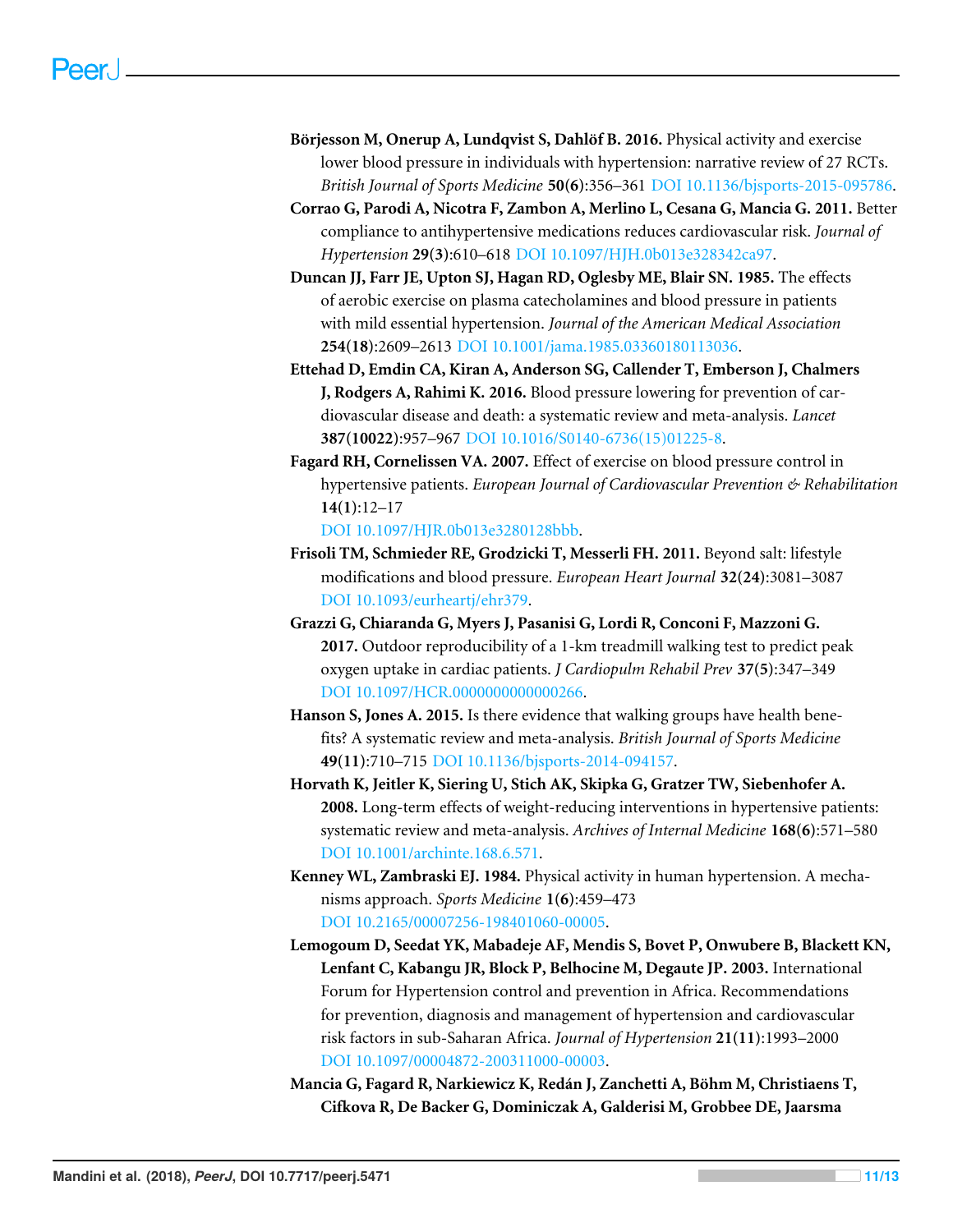**T, Kirchof P, Kjeldsen SE, Laurent S, Manolis AJ, Nilsson PM, Ruilope LM, Schmieder RE, Sirnes PA, Sleight P, Viigimaa M, Waeber B, Zannad F. 2013.** Practice guidelines for the management of arterial hypertension of the European Society of Hypertension (ESH) and the European Society of Cardiology (ESC): ESH/ESC task force for the management of arterial hypertension. *Journal of Hypertension* **31(10)**:1925–1938 [DOI 10.1097/HJH.0b013e328364ca4c.](http://dx.doi.org/10.1097/HJH.0b013e328364ca4c)

- <span id="page-11-3"></span>**Morice A, Smithies T. 1984.** The 100 m walk: a simple and reproducible exercise test. *British Journal of Diseases of the Chest* **78(4)**:392–394 [DOI 10.1016/0007-0971\(84\)90174-8.](http://dx.doi.org/10.1016/0007-0971(84)90174-8)
- <span id="page-11-2"></span>**Murtagh EM, Nichols L, Mohammed MA, Holder R, Nevill AM, Murphy MH. 2015.** The effect of walking on risk factors for cardiovascular disease: an updated systematic review and meta-analysis of randomised control trials. *Preventive Medicine* **72**:34–43 [DOI 10.1016/j.ypmed.2014.12.041.](http://dx.doi.org/10.1016/j.ypmed.2014.12.041)
- <span id="page-11-6"></span>**Palatini P, Casiglia E, Gąsowski J, Głuszek J, Jankowski P, Narkiewicz K, Saladini F, Stolarz-Skrzypek K, Tikhonoff V, Van Bortel L, Wojciechowska W, Kawecka-Jaszcz K. 2011.** Arterial stiffness, central hemodynamics, and cardiovascular risk in hypertension. *Vascular Health and Risk Management* **7**:725–739 [DOI 10.2147/VHRM.S25270.](http://dx.doi.org/10.2147/VHRM.S25270)
- <span id="page-11-0"></span>**Pescatello LS, MacDonald HV, Lamberti L, Johnson BT. 2015.** Exercise for hypertension: a prescription update integrating existing recommendations with emerging research. *Current Hypertension Reports* **17(11)**:87 [DOI 10.1007/s11906-015-0600-y.](http://dx.doi.org/10.1007/s11906-015-0600-y)
- <span id="page-11-4"></span>**Rana B. 2016.** Reliability and reproducibility of Physiological Cost Index (PCI) as an energy expenditure index among asian individuals. *Journal of Institute of Medicine* **38(1)**:66–69.
- <span id="page-11-1"></span>**Redon J, Mourad JJ, Schmieder RE, Volpe M, Weiss TW. 2016.** Why inare patients with hypertension not 100% controlled? A call to action. *Journal of Hypertension* **34(8)**:1480–1488 [DOI 10.1097/HJH.0000000000000988.](http://dx.doi.org/10.1097/HJH.0000000000000988)
- <span id="page-11-7"></span>**Rinder MR, Spina RJ, Peterson LR, Koenig CJ, Florence CR, Ehsani AA. 2004.** Comparison of effects of exercise and diuretic on left ventricular geometry, mass, and insulin resistance in older hypertensive adults. *American Journal of Physiology-Regulatory, Integrative and Comparative Physiology* **287(2)**:R360–R368 [DOI 10.1152/ajpregu.00409.2003.](http://dx.doi.org/10.1152/ajpregu.00409.2003)
- <span id="page-11-5"></span>**Ross R, Blair SN, Arena R, Church TS, Després JP, Franklin BA, Haskell WL, Kaminsky LA, Levine BD, Lavie CJ, Myers J, Niebauer J, Sallis R, Sawada SS, Sui X, Wisløff U, American Heart Association Physical Activity Committee of the Council on Lifestyle and Cardiometabolic Health, Council on Clinical Cardiology, Council on Epidemiology and Prevention, Council on Cardiovascular and Stroke Nursing, Council on Functional Genomics and Translational Biology, Stroke Council. 2016.** Importance of assessing cardiorespiratory fitness in clinical practice: a case for fitness as a clinical vital sign: a scientific statement from the American Heart Association. *Circulation* **134(24)**:e653–e699 [DOI 10.1161/CIR.0000000000000461.](http://dx.doi.org/10.1161/CIR.0000000000000461)